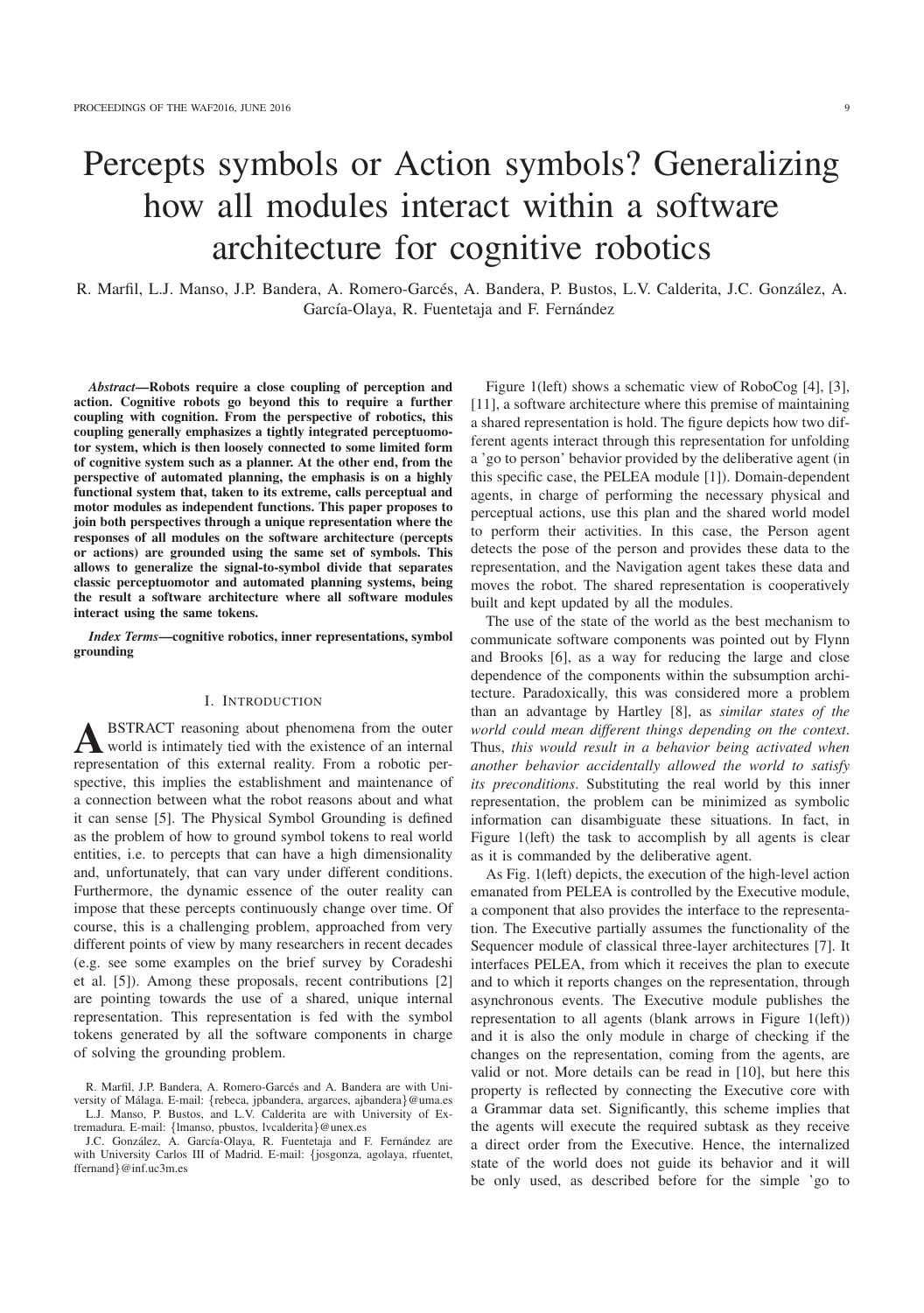

Fig. 1. (left) A brief scheme of the RoboCog architecture, showing its three main components: PELEA (a high level module for planning, monitoring, and learning), an Executive in charge of redirecting the plans from the planning module to the corresponding low-level modules and managing the representation<br>of the world, and a set of domain-dependent agents (in this case re provide inputs to the agents, meanwhile those with green background (Platform motion) receive the results from the agents. Both sets constitute the Hardware Abstraction Layer (HAL) of the system; and (right) the scheme of the new proposal for dealing with this same task. There is not an Executive module and PELEA needs to change the representation to achieve the correct response from the Person and Navigation agents.

person' example, to intercommunicate the agents. This paper proposes to change this scheme by removing the Executive module and forcing the agents to encode the action using the same set of symbols. Figure 1(right) schematizes how PELEA should ask the agents to perform the 'go to person' behavior. Briefly, as it occurs with perceptions, actions will also be thought of as changes to the world. It is in this new proposal where the shared representation truly becomes the core of the architecture, storing all data that is required for the agents to perform their activities. This simplifies the architecture as a whole, as no further modules are required to understand the state of the robot and its context. Furthermore, fewer connections eases intercommunication and generalization. As a major disadvantage, this scheme implies that the modules use a more complex logic to infer their activities from the state, without specific action commands. However, they are also more easily modified, added or removed without affecting the rest of the architecture. This approach also eases the deployment of different behavioral schemes such as stigmergic collaboration or competitive approaches (e.g. using more than one planner).

The rest of the paper is organized as follows: Section II briefly presents the unified framework for representing geometric and symbolic information. The proposal has been currently endowing within CLARC<sup>1</sup>, a robot in charge of performing different tests to geriatric patients. Sections III and IV show the unfolding of the proposal for performing the Barthel test and the preliminary results from this work. An open discussion about the pros or cons of this new scheme is sketched at Section V.

# II. THE DEEP STATE REPRESENTATION

The Deep State Representation (DSR) is a multi-labeled directed graph which holds symbolic and geometric information within the same structure. Symbolic tokens are stated as logic attributes related by predicates that, within the graph, are stored in nodes and edges respectively. Geometric information is stored as predefined object types linked by  $4 \times 4$  homogeneous matrices. Again, they are respectively stored as nodes and edges of the graph. Figure 2 shows one simple example. The **person** and **robot** nodes are geometrical entities, both linked to the **room** (a specific anchor providing the origin of coordinates) by a rigid transformation. But, at the same time that we can compute the geometrical relationship between both nodes  $(RT^{-1} \times RT')$ , the **person** can be located (is\_with) close<br>to the **robot** Eurthermore, an agent can apparent that currently to the **robot**. Furthermore, an agent can annotate that currently the **robot** is not **speaking**.

### *A. Data structure*

As a hybrid representation that stores information at both geometric and symbolic levels, the nodes of the DSR store concepts that can be symbolic, geometric or a mix of them. Metric concepts describe numeric quantities of objects in the world that can be structures like a three-dimensional mesh, scalars like the mass of a link, or lists like revision dates. Edges represent relationships among symbols. Two symbols may have several kinds of relationships but only one of them can be geometric. The geometric relationship is expressed with a fixed label called RT. This label stores the transformation matrix (expressed as a Rotation-Translation) between them.

Then, the DSR can be described as the union of two *quivers*: the one associated to the symbolic part of the representation,  $\Gamma_s = (V, E_s, s_s, r_s)$ , and the one related to the geometric part,  $\Gamma_g = (V_g, E_g, s_g, r_g)$ . A quiver is a quadruple, consisting of a set V of nodes, a set E of edges, and two maps  $s, r : E \to V$ .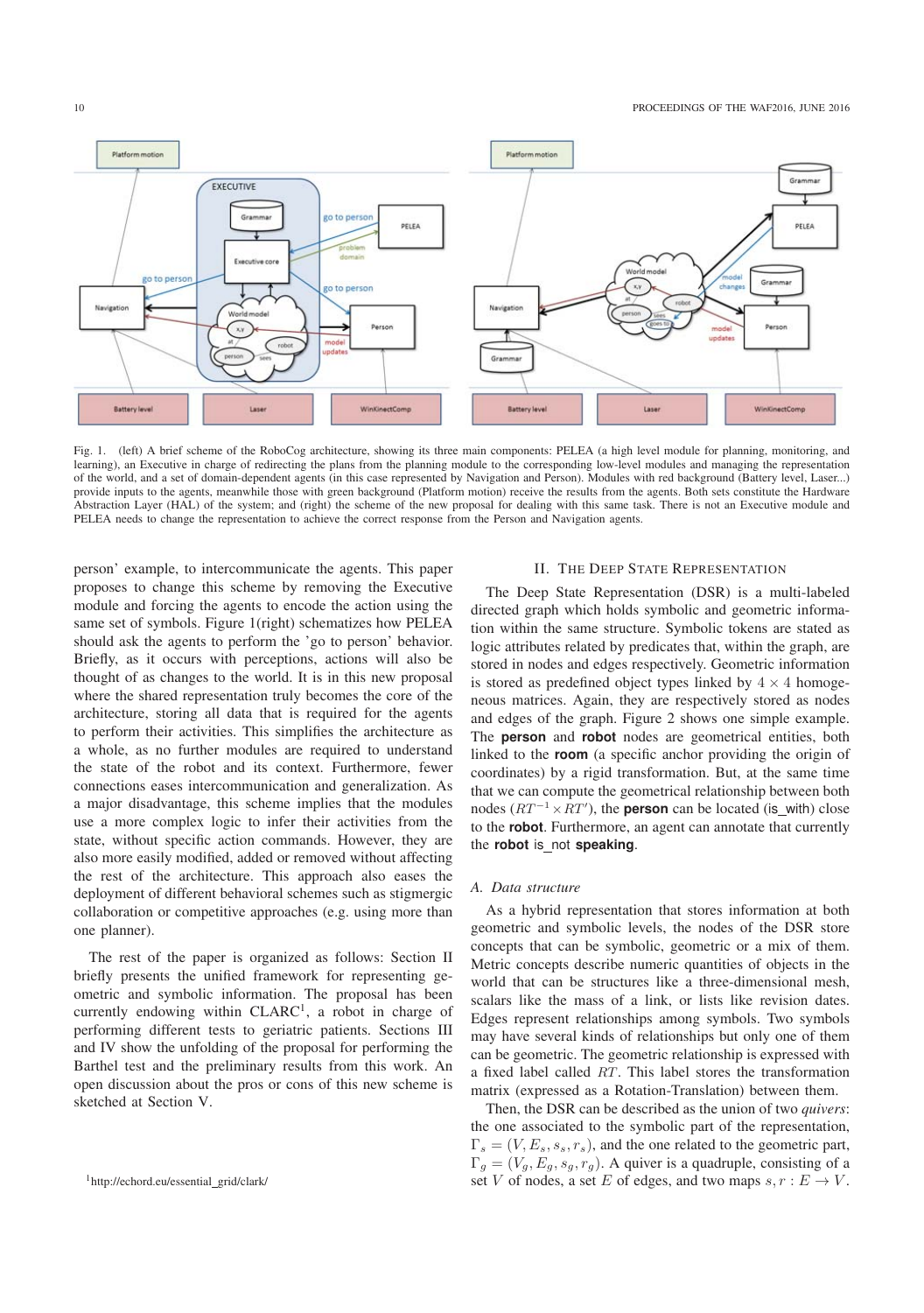These maps associate with each edge  $e \in E$  its starting node  $u = s(e)$  and ending node  $v = r(e)$ . Sometimes we denote by  $e = uv : u \to v$  an edge with  $u = s(e)$  and  $v = r(e)$ . Within the DSR, both quivers will be finite, as both sets of nodes and edges are finite sets. A *path* of length m is a finite sequence  $\{e_1, ... e_m\}$  of edges such that  $r(e_k) = s(e_{k+1})$  for  $k = 1...m - 1$ . A path of length  $m \ge 1$  is called a *cycle* if  $s(e_1)$  and  $r(e_m)$  coincide.

According to its nature, the properties of the symbolic quiver  $\Gamma_s$  are:

- 1) The set of symbolic nodes V contains the geometric set  $V_q$  (i.e.  $V_q \in V$ )
- 2) Within  $\Gamma_s$  there are no cycles of length one. That is, there are no *loops*
- 3) Given a symbolic edge  $e = uv \in E_s$ , we cannot infer the inverse  $e^{-1} = \mathbf{v}\mathbf{u}$
- 4) The symbolic edge  $e = uv$  can store multiple values

On the other hand, according to its geometric nature and the properties of the transformation matrix  $RT$ , the characteristics of the geometric quiver  $\Gamma_q$  are:

- 1) Within  $\Gamma_q$  there are no cycles (acyclic quiver)
- 2) For each pair of geometric nodes **u** and **v**, the geometric edge  $e = uv \in E_q$  is unique
- 3) Any two nodes  $\mathbf{u}, \mathbf{v} \in V_q$  can be connected by a unique simple path
- 4) For each geometric edge  $e = uv = RT$ , we can define the inverse of e as  $e^{-1} = \mathbf{v}\mathbf{u} = RT^{-1}$

Thus, the quiver  $\Gamma_a$  defines a directed rooted tree or rooted tree quiver [9]. The *kinematic chain*  $C(\mathbf{u}, \mathbf{v})$  is defined as the path between the nodes **u** and **v**. The equivalent transformation  $RT$  of  $C(\mathbf{u}, \mathbf{v})$  can be computed by multiplying all  $RT$ transformations associated to the edges on the paths from nodes **u** and **v** to their closest common ancestor **w**. Note that the values from **u** to the common ancestor **w** will be obtained multiplying the inverse transformations. One example of computing a kinematic chain is shown in Figure 2.

#### *B. Internalizing the outer world within the DSR*

The complexity of the domain-dependent modules typically implies that they will be internally organized as networks of software components (*compoNets*). Within each compoNet, the connection with the DSR is achieved through a specific component, the so-called *agent*. These agents are present in the two schemes drawn at Figure 1, but its degree of complexity has dramatically changed when we move from one scheme to the other. Within RoboCog (Figure 1(left)), the internal execution of an agent can be summarized by the Algorithm 1. With the removing of the Executive, the agents need to search for those changes on the DSR that launch the specific problemsolving skills of the compoNets they represent (e.g. detect the pose of a person). The new agents should then modify its internal data flow, as it is briefly outlined at Algorithm 2.

The search\_for\_changes skill depends on each agent and the behaviors that the compoNet can solve. Within the algorithm, it is stated that this function returns the *action* to perform. This is the most significant difference between Algorithms 1 and 2: in the first case the action is imposed by



Fig. 2. Unified representation as a multi-labeled directed graph. Edges labeled as is\_with and is\_not denote logic predicates between nodes and they belong to <sup>Γ</sup>s. Edges starting at **room** and ending at **person** and **robot** are geometric and they encodes a rigid transformation  $(RT<sup>'</sup>$  and  $RT$  respectively) between them. Geometric transformations can be chained or inverted to compute changes in coordinate systems.

```
Input: action from the Executive core
while (1) do
   subscribe to DSR updates;
   process \{action\};if DSR changes then
      publish new DSR;
   end
end
```
Algorithm 1: Procedure of an agent within RoboCog

an external module, but in the second one, the action is determined by the agent. As we will briefly discuss at Section V this opens new ways for dealing with the top-down and bottom-up mechanisms for determining what the next action to perform will be or for implementing reflexive behaviors. The whole execution of the compoNet is conditioned by its inherent Grammar, i.e. the database storing triplets with the states of the DSR after, during and before the compoNet executes a specific action. Figure 3 shows one example, stored at the Grammar of the Speech agent (see Section III). Figure 3(left) shows the state of the DSR before PELEA states that the robot should say the sentence yyy. When PELEA changes the DSR (changing the attribute xxx to yyy, between **test** and **test part**), and the agent Speech receives the new state, Speech uploads the DSR to inform all agents that the **robot** is **speaking**. When the sentence ends, Speech changes the DSR to **robot** finish **speaking**. Contrary to the way we work within RoboCog, where the Grammars were only defined by a initial state of the DSR (before an agent executes the action) and an ending state (after an agent executes the action), the agents must now to inform that they *are executing* the action. This constitutes the current way to avoid that other agent on the architecture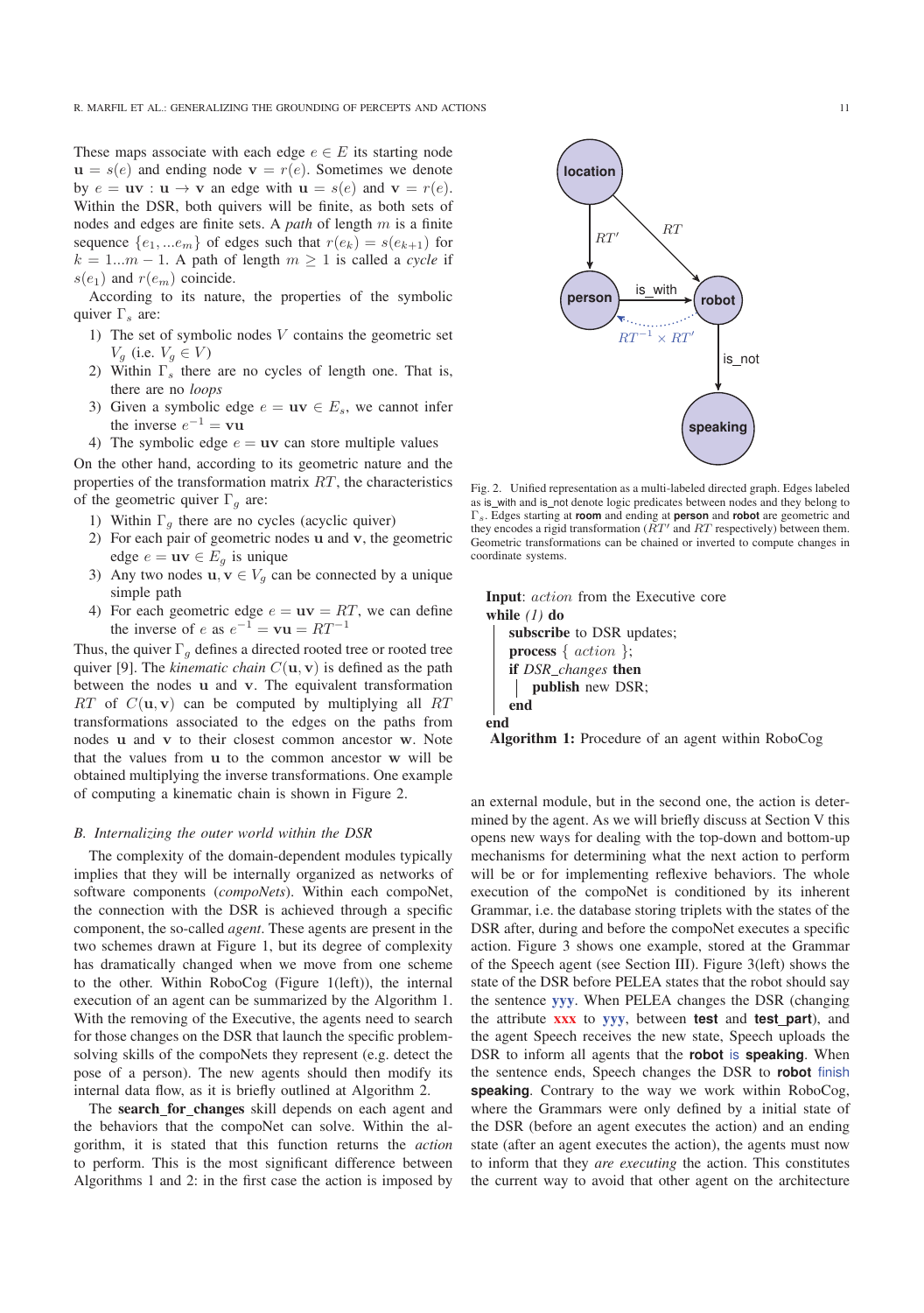

Fig. 3. (Left) The state of the DSR before PELEA states that the robot should say a sentence yyy; (center) PELEA changes the text to speech (from xxx to yyy) and then, when the Speech agent reads the DSR, the robot starts to speech (**robot** is **speaking**); and (right) the sentence has been said and the Speech agent informs to the rest of the agents through the DSR (**robot** finish **speaking**).

```
while (1) do
   subscribe to DSR updates;
   search_for_changes { output: action };
   process { action };
   if DSR changes then
      update DSR;
   end
end
```
Algorithm 2: Procedure of an agent within the new proposal

modifies that part of the DSR meanwhile an action is being executed.

# III. BUILDING A WHOLE ARCHITECTURE AROUND THE DSD

#### *A. Our use case: the Barthel test*

CLARC is waiting on Room 1 for its first patient. When Dr. Cesar presses the Start button on his mobile phone, CLARC wakes up and looks for Carlos, his patient, who should be sitting in front of it. When CLARC sees him, he greets him and presents itself as the responsible for conducting a small test, which will help the doctor to know how he is. It also briefly describes him what the test will be: basically a collection of questions that must be answered by selecting one of the 3-4 options described. And then the test starts. Sometimes, CLARC hear words that it does not understand. Sometimes, it just hears nothing. However, these situations are expected... and planned!. It is patient and can repeat the phrase several times, also suggest to leave it and go to the next question, and also always offer the option to answer using the touch screen on its chest. After 10- 15 minutes, the test ends. It is time to say goodbye to Carlos and to send an internal message to Dr. Cesar indicating that the result of the test is stored on the CGAmed server for being validated.

This brief summary describes how the CLARC robot should address the Barthel Test. For performing the required actions, it is endowed with a software architecture that is showed at Figure 4. Out of the figure is the CGAmed server, where the application that Dr. Cesar used for launching the test is set. Once the Deliberative module (PELEA) receives this command, it wakes up the activity of the system, translates the high level action into a set of low level commands, and introduces the first of these commands within the DSR as a structural change on the DSR. Each of these changes provokes the response of one or several agents, which will try to modify the DSR towards a new state. Certain commands are single questions, that the agent of PELEA can ask examining the DSR. For instance, the command SearchPatient is answered as Yes, if the robot is seeing the patient seated in front of it, or as No, otherwise.

### *B. Overview of the architecture*

Figure 4 shows an overview of the whole architecture in charge of performing the Barthel test within the CLARK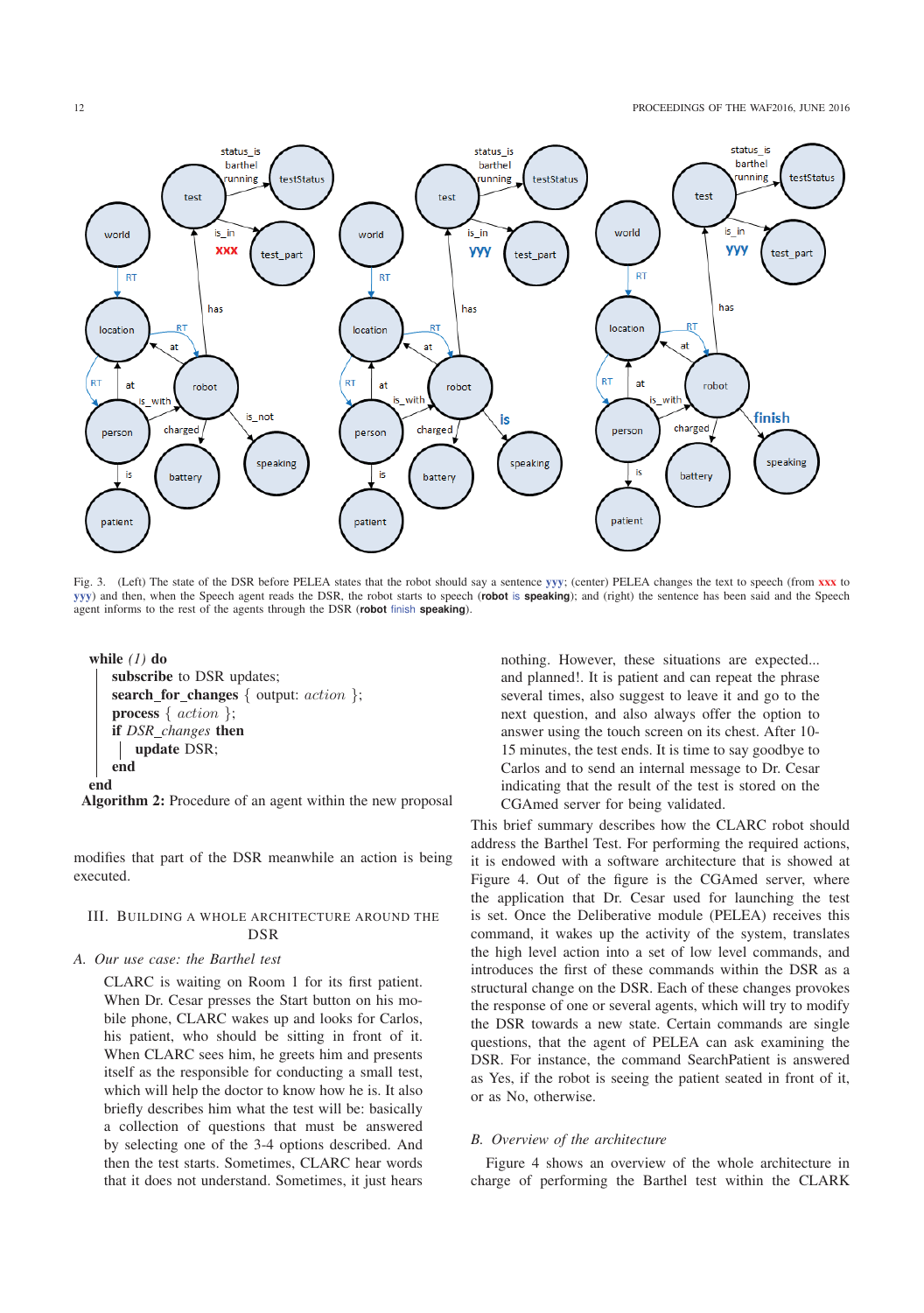

Fig. 4. Overview of the architecture within the CLARC robot. There are currently four compoNets: PELEA, Person, Panel and Speech. The Grammars that drive the behavior of these agents is encoded within the agents.

project. Surrounding the World model provided by the DSR there are four agents: PELEA, Speech, Panel and Person. The first one is in charge of providing the deliberative skills to the architecture, but it interacts with the rest of agents using the same procedure (i.e. changing the DSR). The Speech agent is the responsible of understanding the answers of the patient or guardian and of translating the text into speech, generating the voice of CLARC. This agent manages a specific grammar for dealing with the answers. The Panel agent manages the touch screen, which provides a non-verbal channel for interacting with the patient that complements the verbal one. Finally, the Person agent is the responsible of detecting and tracking the face of the interviewed person. It should be noted that, for this stage of the project, it is not needed that the robot moves. A fifth module is the WinKinectComp. It runs on a second PC and is in charge of capturing the preprocessed data provided by a rgbd Kinect sensor (i.e. joints of the person) and a shotgun microphone (automatic speech recognition). This data is provided to the Person and Speech compoNets.

PELEA is the most complex agent within the architecture. Within this project, it includes the following components

- The *High Level Executive* (HLE) module manages the whole compoNet. It receives the global goals and invokes the Monitoring module to get a plan achieving them. Then it takes the first action of the plan and invokes the HighToLow module to decompose it into low-level actions. These actions are then inserted into the DSR as changes on the model. The HLE looks at the changes in the DSR and, after a conversion to high level knowledge performed by LowToHigh, sends them to Monitoring that checks whether the plan is executing conveniently.
- The *Monitoring* module is in charge of maintaining a high level model of the environment and of invoking the Decision Support module when any deviation in the execution of the plan arises. It detects for example that the user has not answered a question or is not facing the robot and tries to find alternate plans to solve the problem found.
- The *Decision Support* module creates a plan starting from the current state, the goals to be achieved, the possible states of the world and the description of the changes the actions produce in the world state. To create the plan it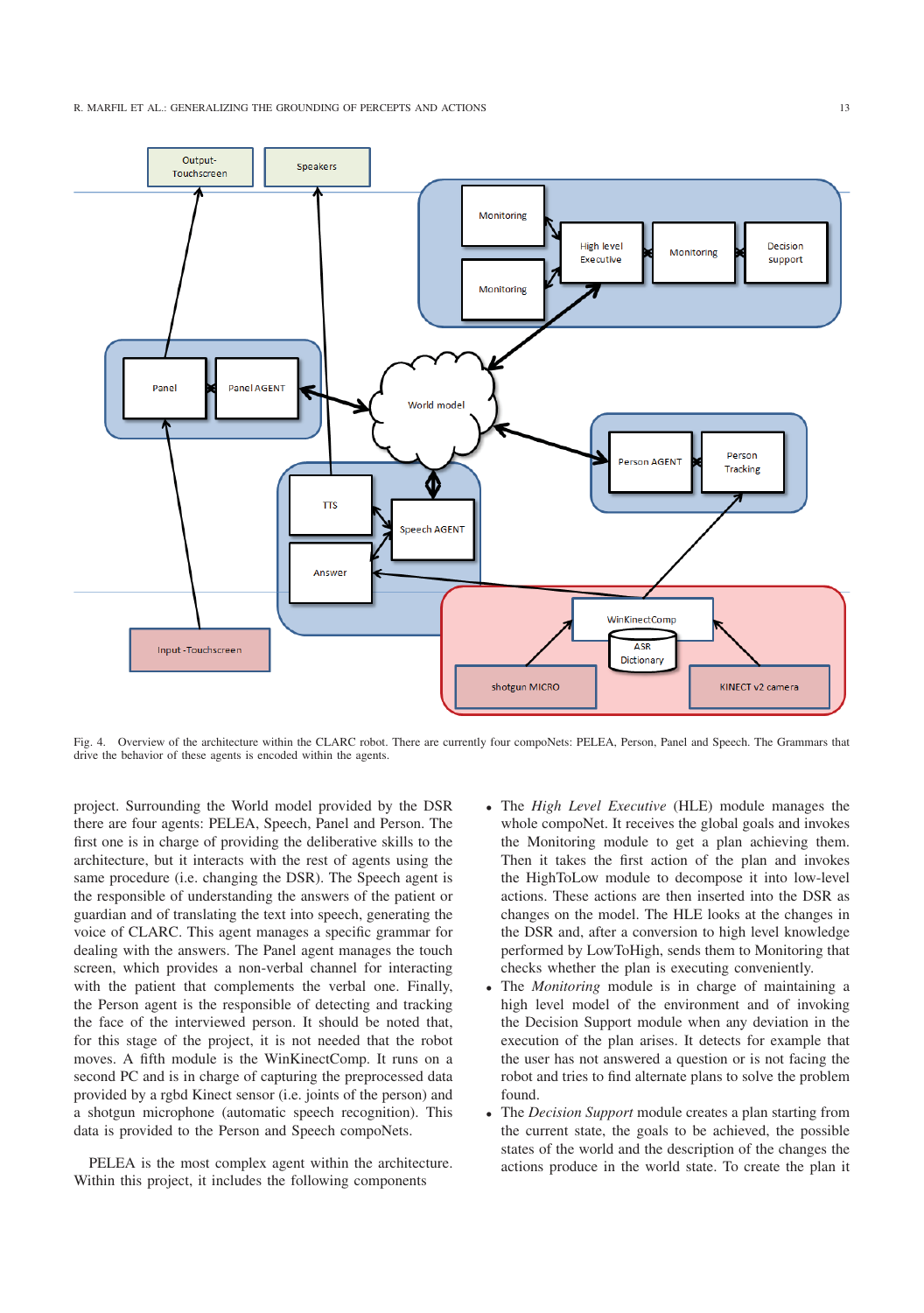invokes an automated planner that returns the sequence of actions achieving the goals.

- The *HighToLow* module converts the high level actions of the plan created by the Decision support module into low level actions that can be included into the Inner Model.
- The *LowToHigh* module converts the information contained in the Inner Model, which represents knowledge in the form of binary predicates into n-ary predicates that the Monitoring module uses to reason about the correctness of the execution of the plan.

## *C. Encoding the grammar rules within the agents*

With the removal of the central Executive module, we can consider that its role is now encoded within the agents on the architecture (see Figure 4). Thus, as Figure 1(right) shows, each compoNet has now its own Grammar. This Grammar is local to the compoNet and is currently encoded within the code of the agent. In an architecture that is mainly driven by how the internalized world changes, the coherence on the encoding of each change and its global synchronization are basic aspects. Although we have briefly described how the world is internalized at the DSR at Section II-B, we will provide here a more detailed description of how a Grammar is encoded within an agent.

Algorithm 3 illustrates how the specific grammar of the Speech compoNet is encoded in the agent. The Speech compoNet is in charge of translating the chosen sentence from text to speech and of receiving the responses from the patient (via the Automatic Speech Recognition (ASR) set on the WinKinectComp). There are three main modules within the Algorithm 3. The finishSpeaking is launched by the TTS module to the Speech agent to inform this that a sentence has been said. In the DSR, this implies that the **robot** is **speaking** must change to **robot** finish **speaking**. On the other hand, the setAnswer is launched by the Answer module to the agent to inform that a response has been captured. The DSR is changed from **person** waiting **answer** to **person** got **answer**. It also provides the specific answer. Thus, these functions encode the final state of the two rules driven the responsibilities of the Speech compoNet (e.g. Figure 3(right) shows the result of launching finishSpeaking). Within the main loop of the agent (compute), it is encoded the searching for changes aforementioned at algorithm 2. In this case, we document the two situations that launch the waiting of a new response from the patient (waitingAnswer) and the saying of a new sentence (startSpeaking). In the first case, the change on the DSR is done without evaluating any additional constraint. On the second case, we will evaluate if the label, i.e. the sentence to say, has been changed (see Figure 3). The procedures to address (i.e. the **process**  $\{action\}$  of algorithm 2) are also launched (canAnswer() and setText(*label*), respectively). But, as described at Section II-B, and just before launch one of these procedures, the agent notifies to the rest of agents that the process is under execution (publishing the new DSR model).

#### IV. EXPERIMENTAL RESULTS

The new scheme has been applied for implementing the Barthel test within the aforementioned CLARK project. The

```
if getEdge(robot, speaking) == is then<br>\downarrow temp = \frac{1}{2}removeEdge(robot,speaking, is);
    addEdge(robot,speaking, finish);
    publishModification();
```
end cotAncwor

```
if getEdge(person,answer) == waiting then<br>| removeEdge(person answer waiting);
    removeEdge(person,answer, waiting);
    addEdge(person,answer, got [answer]);
    publishModification();
```
end

```
compute
if worldChanged then
```

```
if getEdge(\text{person}, \text{answer}) == can then<br>\downarrow \downarrow \downarrow \downarrow \downarrow \downarrow \downarrow \downarrow \downarrow \downarrow \downarrow \downarrow \downarrow \downarrow \downarrow \downarrow \downarrow \downarrow \downarrow \downarrow \downarrow \downarrow \downarrow \downarrow \downarrow \downarrow \downarrow \downarrow \downarrow \downarrow \downarrow \downarrow \downarrowremoveEdge(person,answer, can);
               addEdge(person,answer, waiting);
              canAnswer();
              model_modified = true;
       end
        if getEdge(\text{test}, \text{test\_part}) == is_in then<br>\frac{1}{2} \frac{[a, laba]}{=} artEdge Attribute(test to
               {q, label} = getEdgeAttribute(<b>test.test part</b>);if label != label back then
                      removeEdge(robot,speaking, is not);
                      addEdge(robot,speaking, is);
                      setText(label);
                      model_modified = true;
              end
       end
        if ... then ...
       end
       if model modified then
           publishModification();
       end
end
```
Algorithm 3: Example of the Grammar encoded within the Speech agent

Barthel test consists of ten items that measure a person's daily functioning; specifically the activities of daily living and mobility: Bladder and bowel function, transfers and mobility, grooming and dressing, bathing and toilet use, and feeding and stairs use. Being actions and perceptions internalized within the DSR, the monitoring of the evolution of this state representation allows to track the whole execution of the use case. Fortunately, we have at our disposal in RoboComp the graphical tools for addressing this monitoring (see Figure 5).

The Barthel test needs that the robot can speech and show on a touchscreen specific sentences, for asking or helping. The robot must also hear or capture from the touchscreen the answers from the patient or relative. Finally, it is needed to track the presence of the person. The use case includes a first introduction, where the test is explained to the user, and then the robot asks the user for ten items. Each item implies that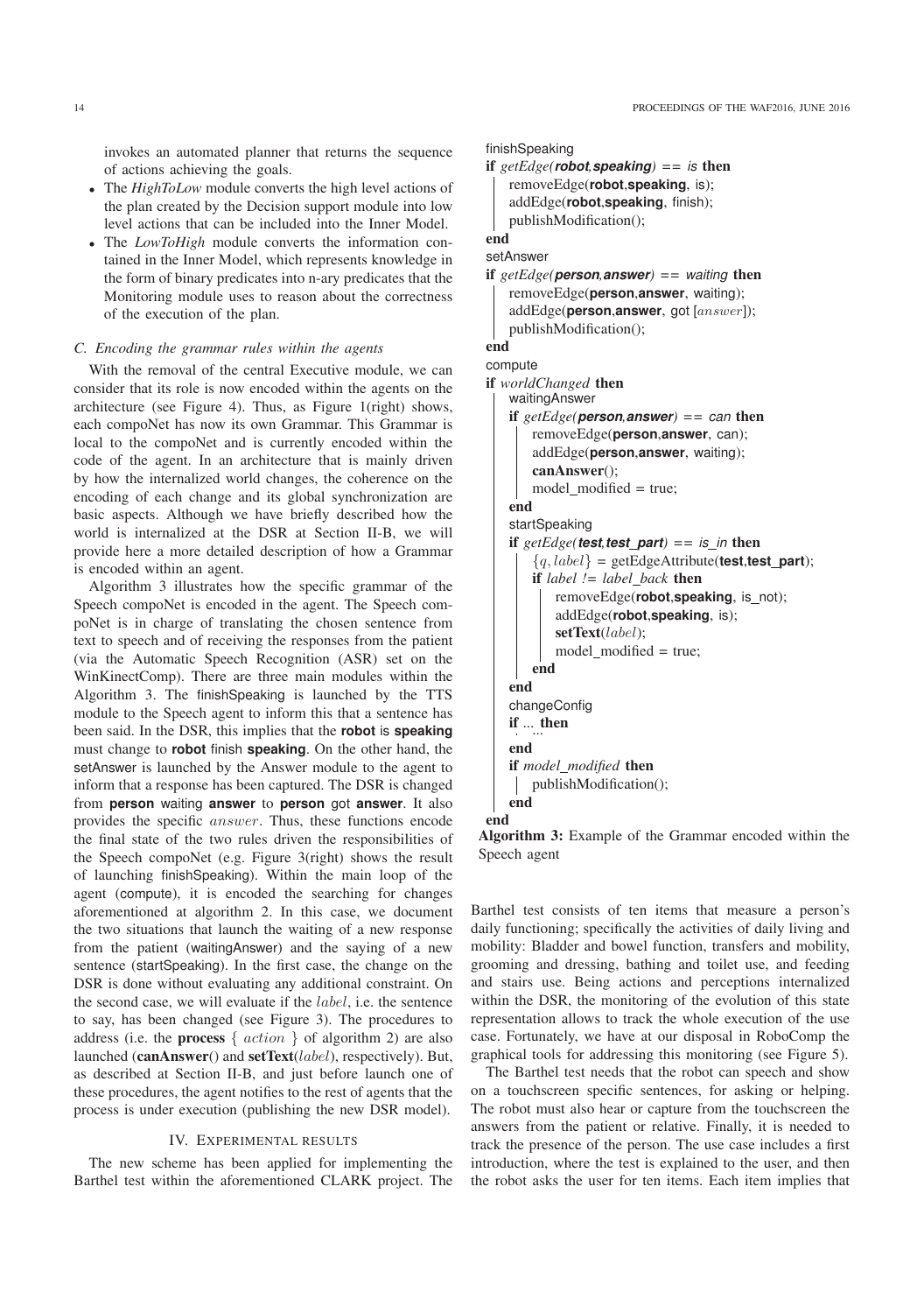

Fig. 5. Monitoring the evolution of the DSR.

the user chooses the option that best fits its state from a list. The presentation of each item follows the same scheme:

- 1) The robot introduces the item through voice and a message on the touchscreen
- 2) The robot describes each possible option (voice and message)
- 3) The robot asks the user to give an answer (voice or tactile on the touchscreen)
- 4) If after an specific time there is no response
	- a) The robot describes each possible option via voice
	- b) The robot shows all options on the touchscreen

If after this second try the patient does not answer, the robot will go to the next item on the test. Two non-answered items will provoke that the robot asks the clinician to attend. Figure 6 shows the evolution of the DSR during the Barthel test. It shows how the state evolves when the person is lost and then is detected again. It can be noted that the DSR practically provides a semantically annotated view of the scene. We have not measured response times but currently all the test can be run online and without remarkable latencies. The people from the Hospital Universitario Virgen del Rocío has checked the test and it is now ready for be evaluated by real users.

## V. OPEN DISCUSSION

It is really hard to draw a Conclusion Section as this is a preliminary work. In any case, we are currently able to run a complete Barthel test, following the correct course of actions but also acting against exogenous events such as the suddenly absence of the interviewed person (as Figure 6 shows). This allows us to open this Section and sketch what the main pros or cons of this proposal could be.

Pros. On one hand, we have been able to encode using the same scheme and collection of tokens the commands originated from a deliberative module and the perceptions, more or less elaborated by the domain-dependent modules, but always coming from the sensors. It is interesting to note that this provides a natural mechanism for merging top-down and bottom-up procedures for determining the course of action. In this proposal, the domain-dependent modules can respond in the same way to both kinds of processes. For instance, when the robot looses the person, the Speech component can immediately stop talking and PELEA can change the global course of action. The local behavior of the Speech module does not need to wait for receiving a specific command from PELEA. Thus, these modules can learn how to react to specific stimulus.

Cons. It is clear that the complexity of those software components in charge of monitoring the evolution of the DSR (our agents) is now very more complex. Although the architecture could provide the impression of being modular, this is not a reality in its current version: the definition of the agents demands a high degree of coupling among all researchers on charge of the implementation of each one of them. The reason of this dependence can be on the need of working with the same collection of symbols/tokens, which is not currently defined in advance. Thus, each change requires that all agents know how it will be 'written' on the DSR. Agents will also manage with care how they advise to the rest of agents that they are working over a specific part of the DSR. The current messages on the DSR (such as the **robot** is **speaking**) must be correctly interpreted by other agents that could be interested on using the speakers. We need again a very close interaction among the whole team of programmers.

Obviously, future work will focus on dealing with the main problems detected after these trials. We need to develop a mechanism that allows the agents to access to specific parts of the DSR (e.g. the person) and that sets and manages priority levels for using the resources. The aim should be to mimic the main guidelines of active vision perception, avoiding that other agents, with lower priority levels, can change this part of the DSR meanwhile an action is being executed. It is also mandatory to change the current way of encoding the agents, providing a mechanism that can allow a easier encoding. Finally, the collection of symbols must be *generalized*, as a way for achieving the desired modularity of the compoNets. The current encoding, which allows to *read* the state of the outer world by a simple observation of the DSR, can be a good option for achieving this generalization. However, we must also be open to the possibility that this encoding can ease our monitoring of the evolution of the DSR, but could not be the best option for achieving autonomous learning of the task-dependent modules. Other encodings (e.g. low-level features or outcomes generated/employed by these modules) could be employed at the graph items that are closer to the sensors. This will increase the data volume represented on the DSR but also open the architecture for techniques such as deep learning, which could be applied to generate the current symbols encoded using natural language. We are currently working on other tests, such as the Minimental or the GetUp & Go ones. This last one requires a high coupling of the DSR with the geometrical reality of the motion of the patient's joints during a short sequence of movements. It will be then required that the annotating of low-level features on the DSR is also increased.

## **ACKNOWLEDGMENTS**

This paper has been partially supported by the Spanish Ministerio de Economía y Competitividad TIN2015-65686-C5 and FEDER funds and by the FP7 EU project ECHORD++ grant 601116 (CLARK project).